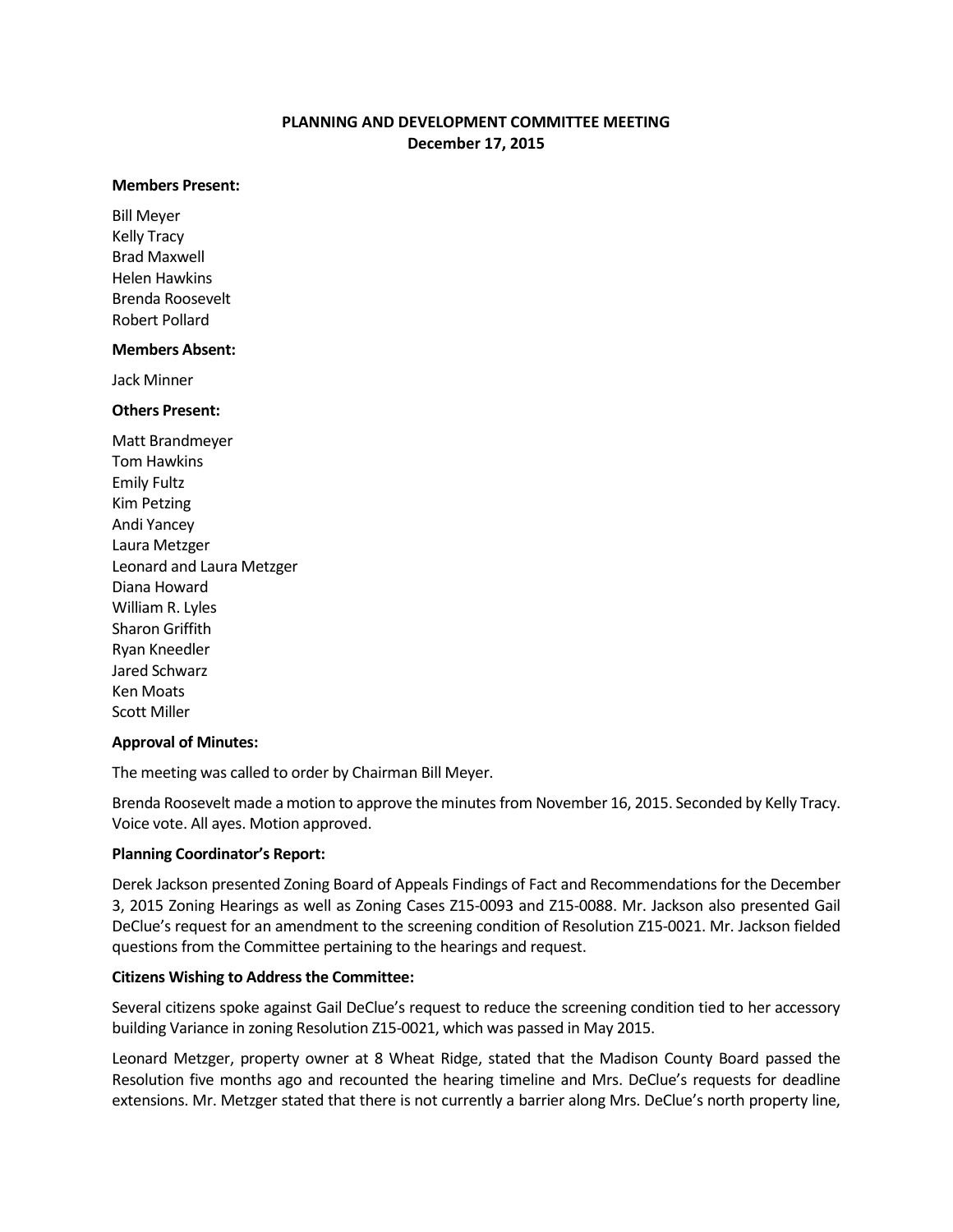and stated that Mr. Lyles is subjected to the view of barn while he has to look at mud. Mr. Metzger stated that if Mrs. DeClue can afford to keep horses she can afford to erect a barrier.

Kelly Tracy asked if Mr. Metzger's property abuts Mrs. DeClue.

Mr. Metzger stated that it did. Mr. Jackson corrected to record, stating that the properties are not adjoining, but that Mr. Metzger is nearby.

Laura Metzger, property owner at 8 Wheat Ridge, expressed property value concerns, stating that she would not have purchased her home if Mrs. DeClue were there first. Mrs. Metzger stated that she had spoken to arborist, and that Mrs. DeClue had options that she had not even looked into yet. Mrs. Metzger stated that she is dissatisfied with the effort Mrs. DeClue has put forth in complying with the screening condition. Mrs. Metzger stated that there is no grass in Mrs. DeClue's pasture and that they now see a muddy mess.

William Lyles, adjoining property owner to the north at 10 Wheat Ridge, also spoke in opposition to Ms. DeClue's request. Mr. Lyles then presented the Committee with a handout consisting of photos of Mrs. DeClue's north property line so that the Committee could see the view from his home. The photos included Sharpie illustrations identifying each gap in the tree line between the properties and detailed what Mr. Lyles finds to be an appropriate screening. Mr. Lyles stated that he would like to see the original screening requirement satisfied.

Brenda Roosevelt inquired about the property owners to the east and west.

Mr. Jackson stated that the property owners to the east were in support of the request, while the owners to the west were opposed.

Dianna Howard stated that the Resolution should be upheld and asked why they are still having to attend meeting on the matter.

Scott Miller submitted a letter from Pastor Ball on behalf of St. Paul Lutheran Church's request for a sign Variance.

Jared Schwarz spoke on behalf of his request for a Special Use Permit in order to use his barn as a wedding and reception venue.

Kelly Tracy stated that she had been on site and would consider the venue an asset to the area.

Liz Dalton stated that she was glad the Committee was reconsidering Gail's request. She stated the Mrs. DeClue's lot does not look attractive and that there is no screening in the winter months. Mrs. Dalton stated that Mrs. DeClue had attempted to make a mockery of the board.

Larry Trucano stated that he was in agreement with the neighbors in Wheat Ridge subdivision.

## **Old Business:**

Kelly Tracy made a motion to approve the Amendment to the Resolution Authorizing the Demolition of Unsafe or Blighted Buildings and Structures as passed by the Madison County Board on November 18, 2015. Seconded by Brad Maxwell. Voice vote. All ayes. Motion approved.

The Committee discussed Gail DeClue's request regarding the landscape screening condition tied to Variance Z15-0021.

Kelly Tracy made a motion to deny Mrs. DeClue's request regarding Conditions of Variance Approval for Resolution Z15-0021, petition of Gail DeClue. Seconded by Brad Maxwell. Voice vote. All Ayes. Motion approved.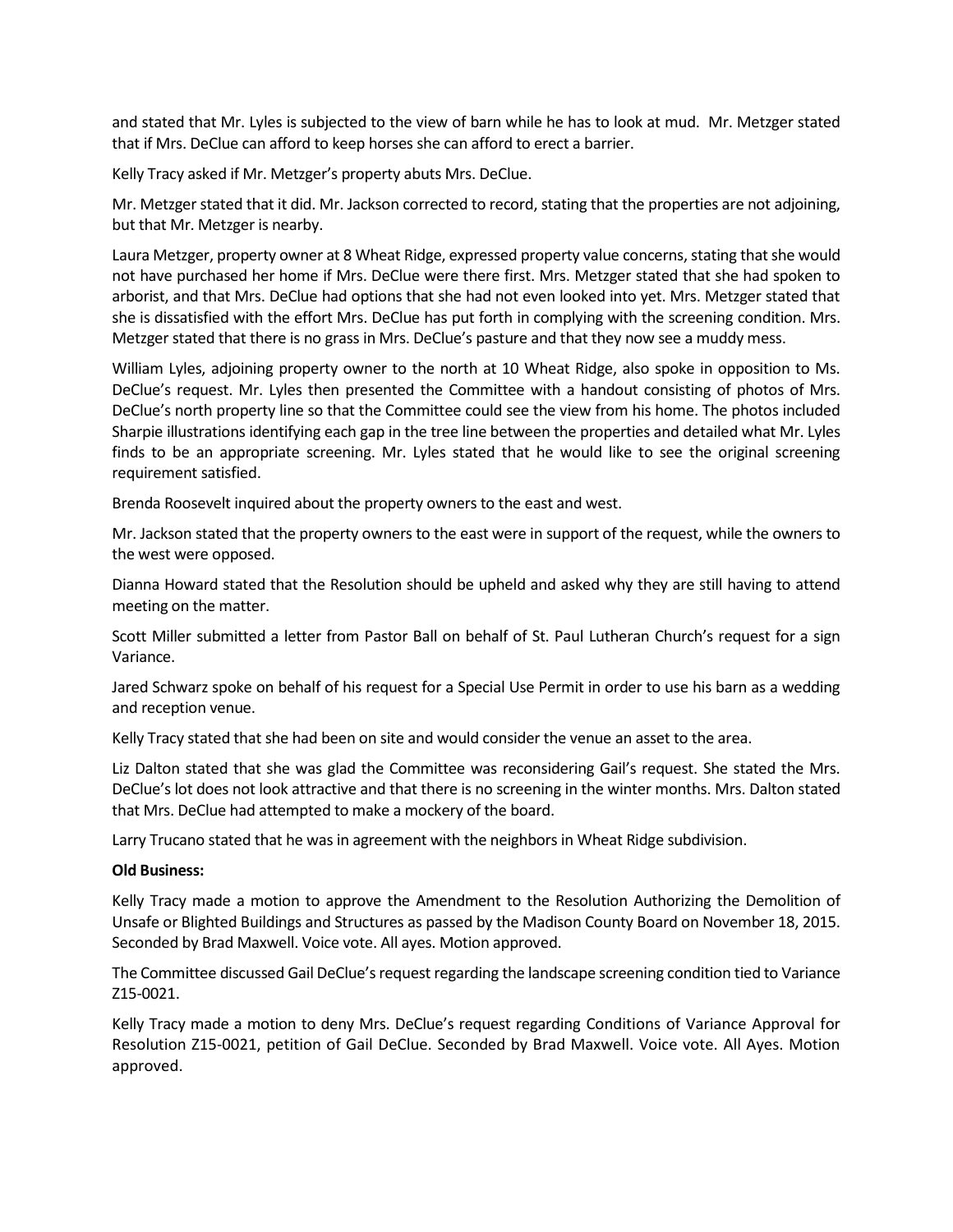Kelly Tracy made a motion to amend the Conditions of Variance Approval for Resolution Z15-0021, petition of Gail DeClue, to require thirty-four (34) arbor vitae trees to be planted as determined by the Zoning Administrator by the end of January 2016 unless a deadline extension is granted by the Zoning Administrator for the purpose of inclement weather or tree availability. Seconded by Robert Pollard. Voice vote. All ayes. Motion approved.

Kelly Tracy made a motion to approve the Resolution, Zoning Board of Appeals' Findings of Fact, and Recommendation for Zoning Case Z15-0093 with the condition that both lots utilize private sewage systems with subsurface discharges. Seconded by Helen Hawkins. Voice vote. All ayes. Motion approved.

Brad Maxwell made a motion to table the Resolution, Zoning Board of Appeals' Findings of Fact, and Recommendation for zoning file Z15-0088 until September 1, 2016. Seconded by Robert Pollard. Voice vote. All ayes. Motion approved.

Brad Maxwell made a motion to table Lowrance Acres – 10 Lot Final Subdivision Plat – for thirty (30) days. Seconded by Brenda Roosevelt. Voice vote. All ayes. Motion Approved.

## **New Business:**

Kelly Tracy made a motion to approve the Resolutions, Zoning Board of Appeals' Findings of Fact, and Recommendations for December 3, 2015 for Zoning Files Z15-0096, Z15-0102, Z15-0095, Z15-0097, Z15-0099, and Z15-0098. Seconded by Robert Pollard. Voice vote. All ayes. Motion approved.

Brenda Roosevelt made a motion to approve the Resolution Authorizing a Grant for Yearly Funding to the Madison County Soil and Water Conservation District FY2016. Seconded by Brad Maxwell. Roll call vote. All ayes. Motion approved.

Kim Petzing presented the Committee with a summary of expenditures for the Green Schools Program and introduced some of the new initiatives and activities being implemented in Madison County schools through the program.

Kelly Tracy made a motion to approve the Resolution Authorizing Green Schools Program Funding FY2016. Seconded by Brenda Roosevelt. Roll call vote. All ayes. Motion approved.

Kelly Tracy made a motion to approve the Purchase Request for Comprehensive Plan Framework. Seconded by Brenda Roosevelt. Roll call vote. All ayes. Motion approved.

Kelly Tracy made a motion to approve the Purchase Order Report. Seconded by Brenda Roosevelt. Roll call vote. All ayes. Motion approved.

# **Administrator's Report:**

Emily Fultz presented the Request for Proposals for the Sustainability Program Environmental Grant and fielded questions from the committee regarding the grant process and timeline.

Matt Brandmeyer told the Committee about the successful Citizen Planner Workshop hosted at Collinsville City Hall, which Derek Jackson helped organize. Both Mr. Jackson and Mr. Brandmeyer served as a panel members at the workshop.

Matt Brandmeyer introduced CILA (Community Integrated Living Arrangements) homes to the committee, explaining that the department had received an application. Mr. Brandmeyer stated that CILA homes were protected under the Fair Housing Act, and as a result they are a permitted use within Single Family Districts.

Mr. Brandmeyer stated that staff would be proposing some amendments to the Zoning Ordinance, which will mostly consist scriveners' errors and grammar.